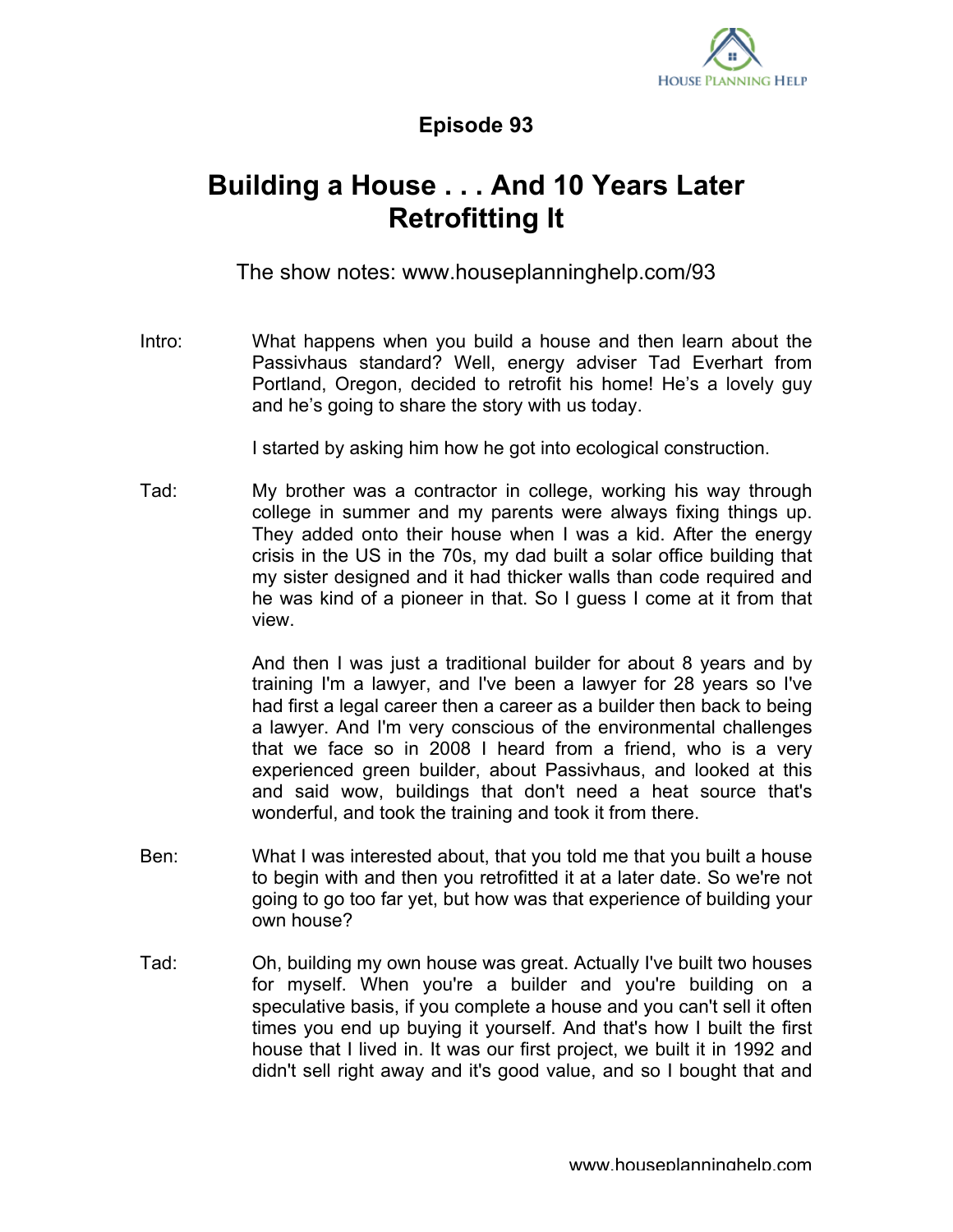

then I met my wife and we were going to start a family and so we built a second house in 1998 and it was kind of our dream house.

Building it was not a great experience. A lot of things went wrong, but we designed it and it was in a neighbourhood where we had been building houses. It was actually one of 10 houses in the subdivision that my brother and I developed. The process is difficult as a builder and having employed these sub-contractors for years and paid them regularly and complimented them on their work, I thought they would rise to the challenge and build like an extra special building for me. And the plumber messed up and flooded the house, the electrician drilled through a structural beam. It was just not a happy situation.

And actually that was one of the things that caused me to leave the building career and go back to being a lawyer. But the house turned out great. I mean it was a wonderful house. In 1998 pretty energy efficient for its time which made it all the more painful to start taking it apart only 10 years later when only a small fraction of it was paid for.

- Ben: Do you still live there now?
- Tad: Yes. We have to live there a long time to enjoy what we've created! And to pay for it! [Tad laughs.]
- Ben: Once you had the house, when was that first realisation that you could go further, or perhaps that you had to go further? You really wanted to, what was that motivation to retrofit it?
- Tad: Oh well the motivation to retrofit it was really an accident. I took the training in 2008 to become a Passivhaus consultant and I was the first person in Oregon to take it. And I was, like everyone in our initial class of 30 people, I was on fire, this is great, we all need to start doing this. This is the only way to build buildings.

And so I immediately looked for a plot of land where we could build a demonstration Passivhaus. And my brother was still general contractor and we looked and we had brokers finding property for us. And at that point we were right about ready to tip into the housing crisis and everyone could see it coming who was watching, and so I didn't really want to tie up \$100,000 on a lot that was going to be worth half that a year later, and invest all this money in something that might not really fetch the value.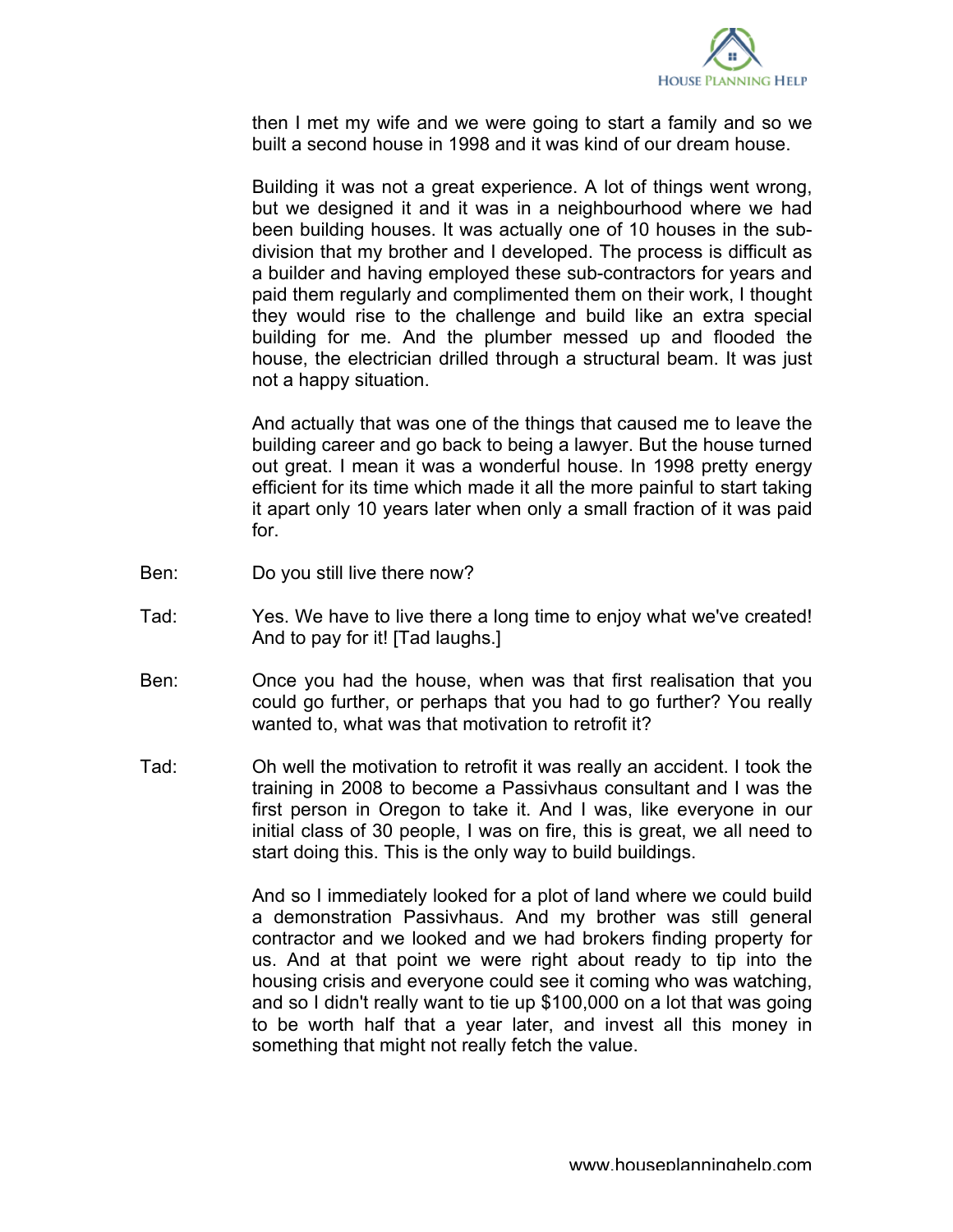

And so I spent about 6 to 9 months looking for a lot and then just finally concluded that that was... We actually made some offers on lots and went out and negotiated.

And finally I was talking to my wife and you know I said we have a lot of equity in the house because we built it ourselves, we only owed like a quarter of its value, and you know we might as well enjoy it. And as a lawyer I'm always conscious of liability. It's kind of like a lot of this stuff is not really well developed yet, so if we did it on our own house we would be the victims of any mistakes and we would not be having to worry about being sued by someone. And so we started talking about that and developing plans to retrofit it and everything fell into place.

It was easy for us to get financing. We had a lot of equity, we were able to get a home equity loan to borrow a bit more and my brother agreed to donate his services as a general contractor. A couple of carpenters were intrigued. We met with them. They were like maybe Tad's crazy but it kind of sounds interesting. So we dived in and as all things go we didn't start at the right time. I got certified by January 2009. The process of trying to find a good lot took 6 or 9 months so it wasn't until September, the first day of school, that we started taking apart our house and of course that's one good month of building weather and then the rainy season starts.

- Ben: You mention some of the issues that you had around finding a lot. It's a similar situation that I'm going through at the moment, trying to find land in the UK and being in a place that's really a good distance to commute into London. It's really, really hard. So what were the issues? Why was it taking so long? Was it just the price you were trying to get something that was a bargain?
- Tad: No, it was, they were either lots that didn't have a good orientation, that were very expensive, that were close in the neighbourhoods where we wanted to live, because both my wife and I commute downtown to work by bike, and we wanted to stay in our neighbourhood because our kids were in schools. Or it was to go out to neighbourhoods where lots were less expensive and the worry was that if we built a house in those neighbourhoods those might be people that would never be environmentally conscious enough to appreciate the value of a Passivhaus, so we would spend all this extra money to build it and then not be able to recover that. So everything kind of started pointing to just do your own house for us.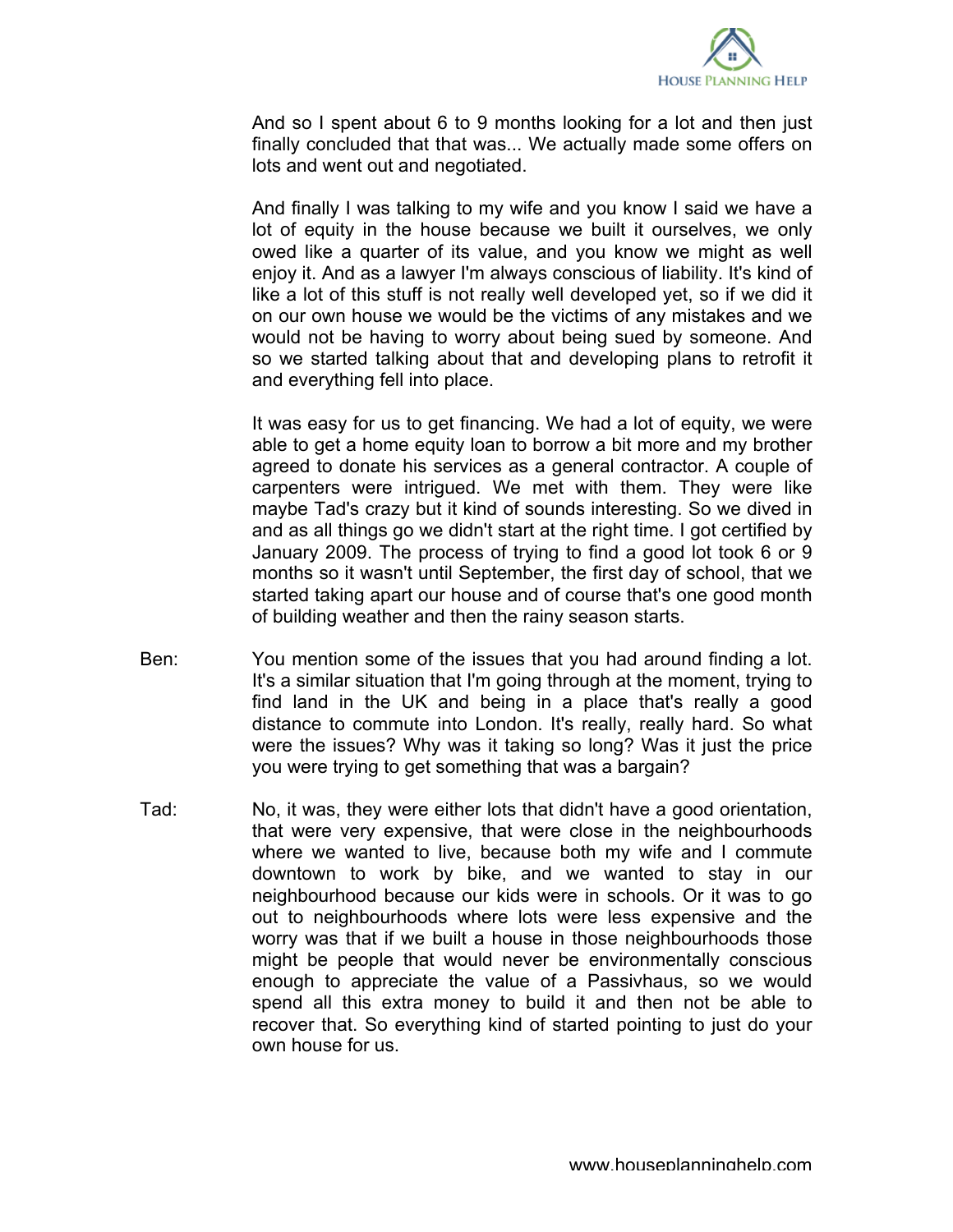

- Ben: I imagine it's a massive benefit when you're doing a retrofit that you've built the house yourself?!
- Tad: It's a massive benefit but it's also incredibly painful because we had a 30 year mortgage so I think we had paid the mortgage down from like \$120,000 down to about \$70,000 and all of a sudden it was kind of like you know what, in 15 years we could have the house all paid off, or we could put all this money into it and not have the house paid off for another 30 years. I'm not young. We started this project when I was 54, I guess. But my wife was really pretty supportive. She said you definitely want to do this and you're not going to be happy unless you do it, and it's important to do it!

So it's bad from tearing apart things you've created, it's really an asset though because you know exactly what's there and when you retrofit buildings most times you have no idea or no certainty about what's behind the finishes. I had the benefit of having seen all that and photographed it.

- Ben: I almost want to jump the story to find out whether you're happy with everything you've done at the end, but all in good time! What have you done to the house?
- Tad: Originally what we were going to do was add 10 inches, I guess for you folks in the UK that's about 22cm.
- Ben: That's alright we can work in inches! [Ben and Tad laughs.] Inches is good!
- Tad: Can you work in inches?! [Laughs]
- Ben: Yes we can, we're very multi-skilled maybe!
- Tad: Okay, well coming out of Passivhaus training where we're all putting on a freak show with feet, pounds and inches! So yeah, it's 10 inches. Originally it was going to be 8 inches and then we ran the software and we wanted to achieve the Passivhaus standard so we thickened it to 10 inches, we knew that wouldn't make any difference. So the idea was we would just add 10 inches to the outside of the walls on all 4 sides of the house. You know, we would get new windows, Passivhaus quality windows, and we would put in a heat recovery ventilator because at the same time we're doing all that we'd make the house more airtight. So it was a relatively defined scope of work.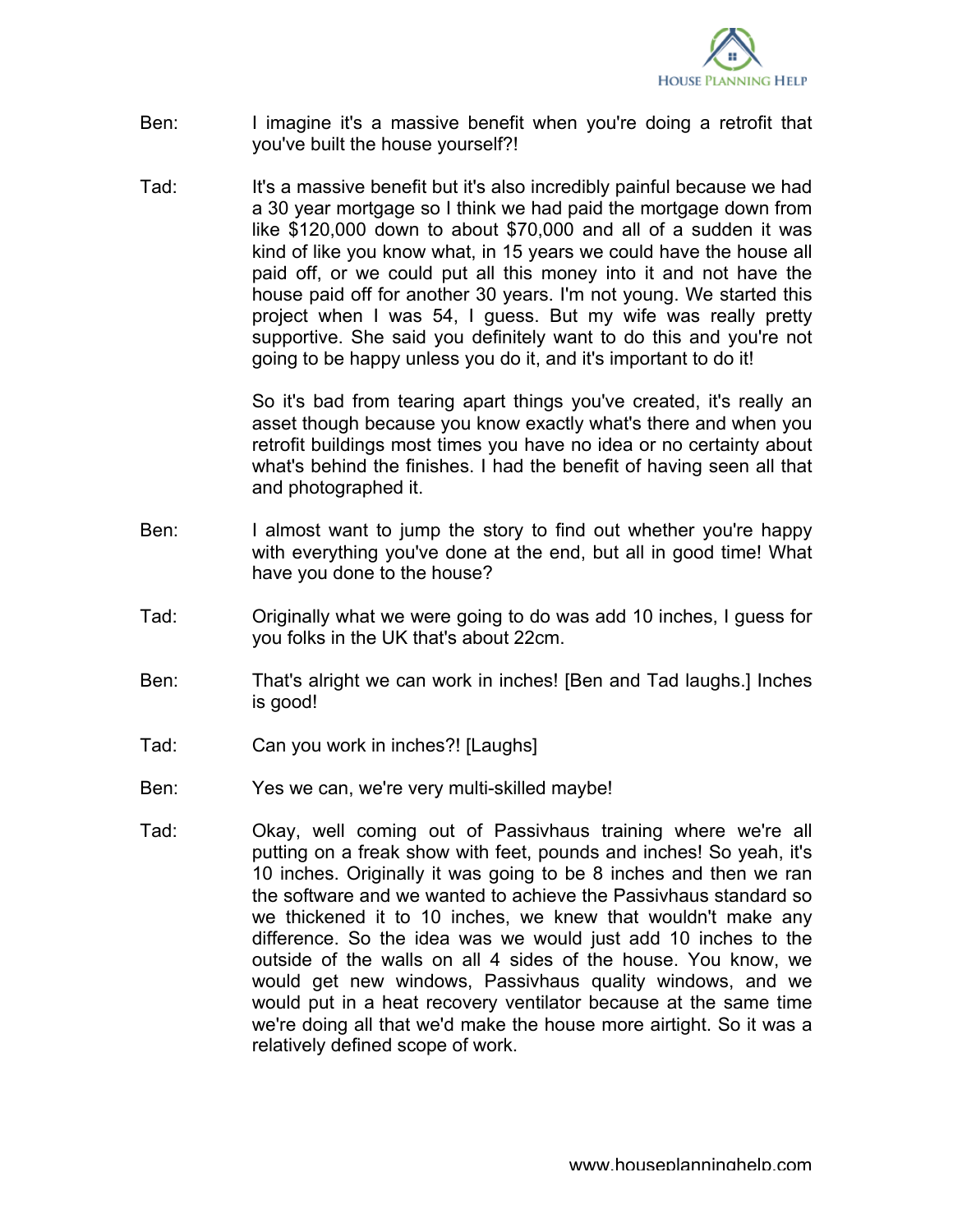

And then what happened is as all re-modelling projects do I'm told, the scope expanded almost exponentially. Because we took off the Sheetrock, it would be your lath and plaster, on the inside of the walls to resize the windows and found that the fibreglass insulation had already signs of water damage. You could see the moisture was condensing on it and dripping and it was getting discoloured. We could see air leaks through the walls where you could tell that air was bringing not only moisture but probably contaminants because the pink fibreglass bats were stained.

At that point we kind of said we're taking so much Sheetrock off the inside of the walls anyway, let's just take it all off, except for the kitchen and the bathrooms where we didn't really want to do too much work. In the end we took off the Sheetrock off the inside of the walls on 90% of the house.

- Ben: Can I just jump in there for a second because this insulation, presumably the first time round you would have been keen to get it right? So in 10 years, something that you've overseen, did that concern you at all?
- Tad: Oh yeah definitely. I mean we followed standard building practice. Every part of the construction was inspected and approved by the building official. It just goes to show you that the standard building practices don't result in a building with durability. And that was on the inside.

On the outside actually the house was in pretty good shape. We took extra time taking the wood siding off the building in a way that we could reuse most of it. Ultimately we were able to reuse about 60% of it. It's not great looking because it's got some nail holes but over time as you paint it it's looking just fine.

So the first part of the project was, we've got \$80,000, we're going to build these Larsen trusses 10 inches thick, put them round the house and fill them full of cellulose insulation. At the same time we can see that we've got to take the bats out of the inside so we'll blow in cellulose on the inside of the walls. And that part of the project was kind of a discreet part and it went well but it was very costly.

And so at that point in about 4 months we had that process completed. We had the new windows in. We had the new Sheetrock on the inside of the walls, the Larsen trusses on the outside and our money was gone. Because we had 5 carpenters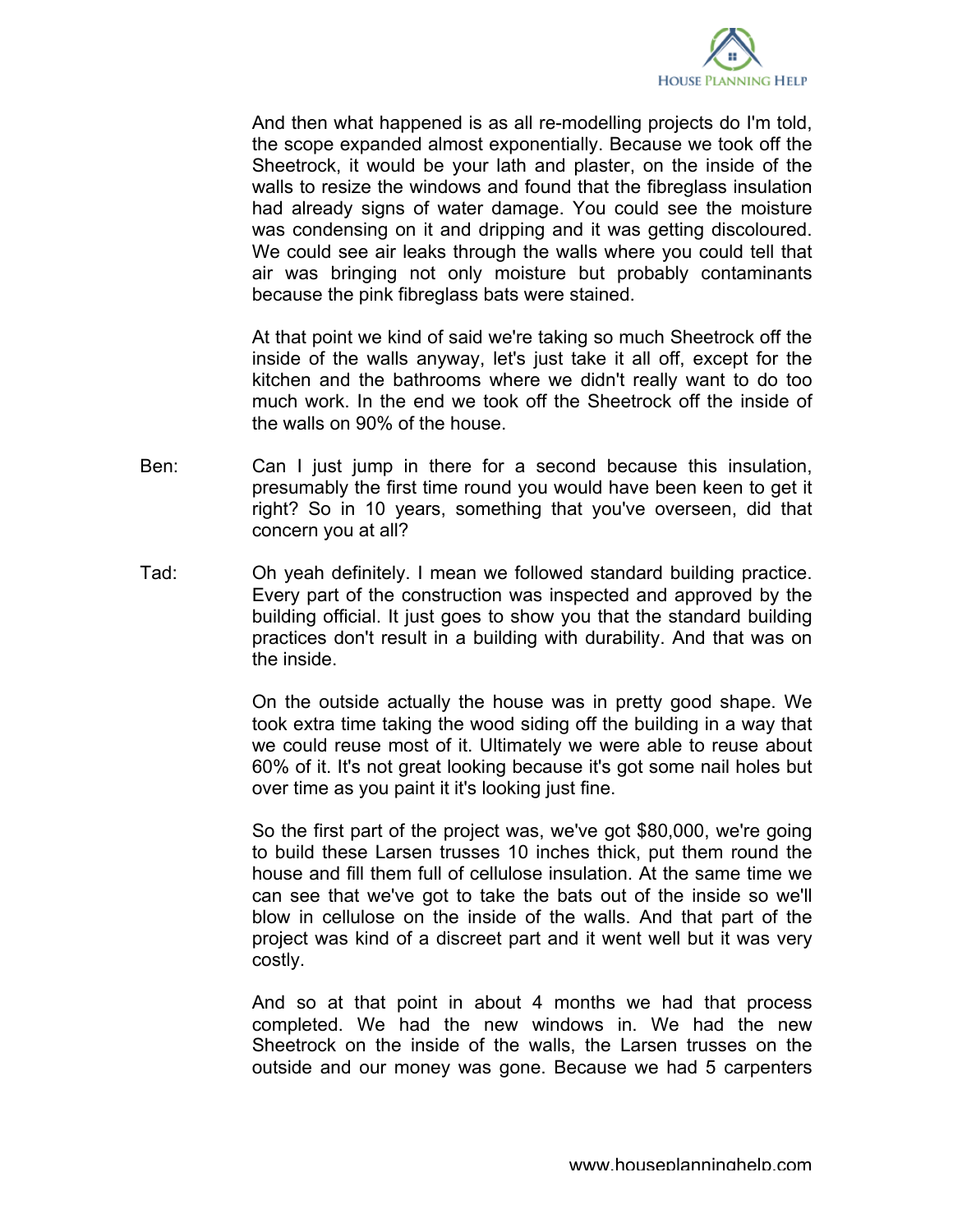

working and we were paying them pretty much from \$25 an hour to \$40 an hour and it goes fast when you have 5 carpenters working.

- Ben: That's just the walls?
- Tad: That's just the walls! So the money's spent and then it became kind of the do it yourself endurance marathon because the money's spent and we had more money but it's kind of like, wow you can spend that much money that fast! You know, what could you do in a year?! We can't do that!

So we on our own air-sealed the attic and insulated the attic. All but the last part which was to hire someone to blow in the insulation. But we did all the air-sealing ourselves, a lot of the special insulation around the perimeter of the roof where it's hard to get that sufficient depth and thickness of insulation. And then we went into the crawl space so we...

- Ben: What's that? I'm not sure whether this is just something...
- Tad: Yeah, you don't have in the UK, like in the eastern part of the US in the mid-west, most houses either are built on a concrete slab right on the ground, or they're built above a basement. We have what are basically miniature basements, about 1m tall, and that just allows air to circulate under the house so there's no moisture.
- Ben: Got it.
- Tad: And that's because we have wood floors. So I crawled under there, and that's why it's called a crawl space as only about 2ft of room for you to crawl around, and the insulation was just awful. It was fibreglass so every time you went down there you got covered with this itchy, dirty stuff. And we kind of concluded it was best just to get rid of all of it.

So one horrible day I put on full body armour basically! Went down there and ripped it all out, brought it out. There's just a kind of a hole in the floor in a closet where you can lift everything out. We filled half of our garage with it. My wife put a notice on Craigslist and someone came and fortunately took all of it for insulating their garage. And then we cleaned it. It was a lot of work to clean it. We wiped it down, vacuumed it and then air-sealed it. We got caulk and sealed all the seams in the plywood, so it was actually pretty airtight, but we made it as airtight as possible. And then we bought 207 blocks of EPS foam. And the floor is plywood on top of 2 inch wide by 10 inch deep lumber joists.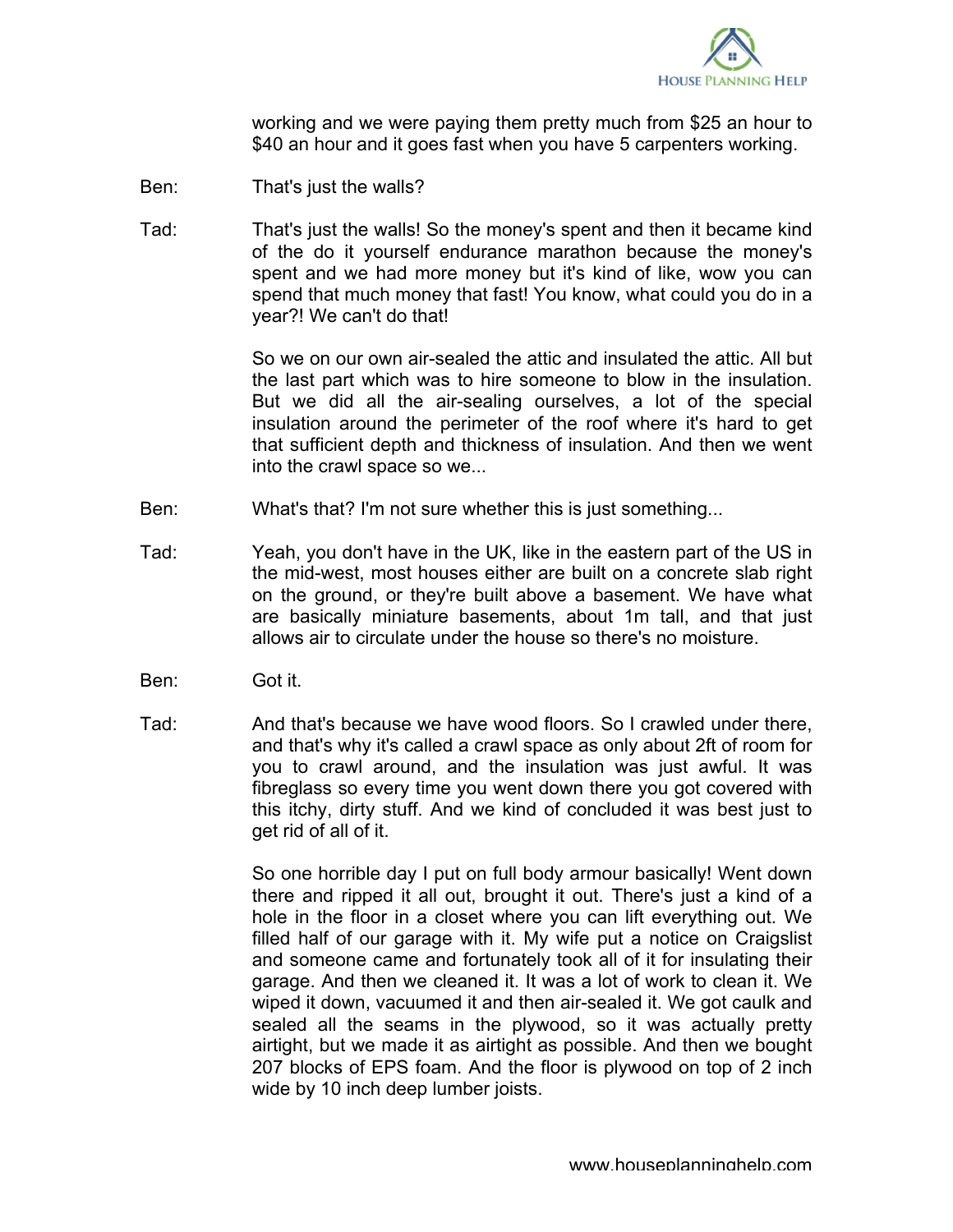

- Ben: We'll get some pictures that we can put into the show notes just to make this clear because sometimes when we're talking about things we can visualise it here and other people are thinking what?
- Tad: So, the floor joists are just boards on edge that support the floor and they're about a foot and a half apart. And so all the Styrofoam blocks were cut at the factory to fit between those boards and so we basically laid on our back and my youngest daughter who was, let's see, 8 at the time, she was the best worker in the crawl space because she was small! [Tad laughs.]
- Ben: So you're under the house, looking up and attaching it just with, how are you attaching it to the house?
- Tad: So at first we thought we'd just push them up into place and then shoot around them with liquid expanding foam. But that's messy and it drops on you. So we just took wooden shims and pounded them in place. I mean the Styrofoam's quite light, and we were going to put a second layer underneath those. So we just put the first layer up, almost temporarily, and once we got all of the first layer done then we ordered the second layer and it was not so thick. The first layer's about 10 inches thick, the second layer's roughly about 4 inches thick. And the second layer's screwed into the pieces of wood so the second layer holds the first layer up. It can never fall down. But now our floor is basically about 14 inches of EPS foam so it's warm to the touch all winter.
- Ben: I think we've covered most of the house in terms of insulation haven't we? We've done the walls, we've done the ceiling and down under the house. What happened next?
- Tad: So, gosh, what was next in the initial work. We had put in the heat recovery ventilator system and that's always performed flawlessly. My wife can hardly stand going into some buildings now because you're used to that really nice fresh air. No odours, no staleness. So that went smoothly.

We noticed, and talking to other experts, that because our concrete foundations come right up underneath the floor, that there would be the thermal bridge right under the exterior walls. And we had actually considered lifting the entire house up but it would have just been wildly expensive and cause them to destroy half the concrete foundations. So what we did is we actually hired college students to dig about 3 feet of soil away from the house on all the sides and then we added Styrofoam blocks to the outside of the foundations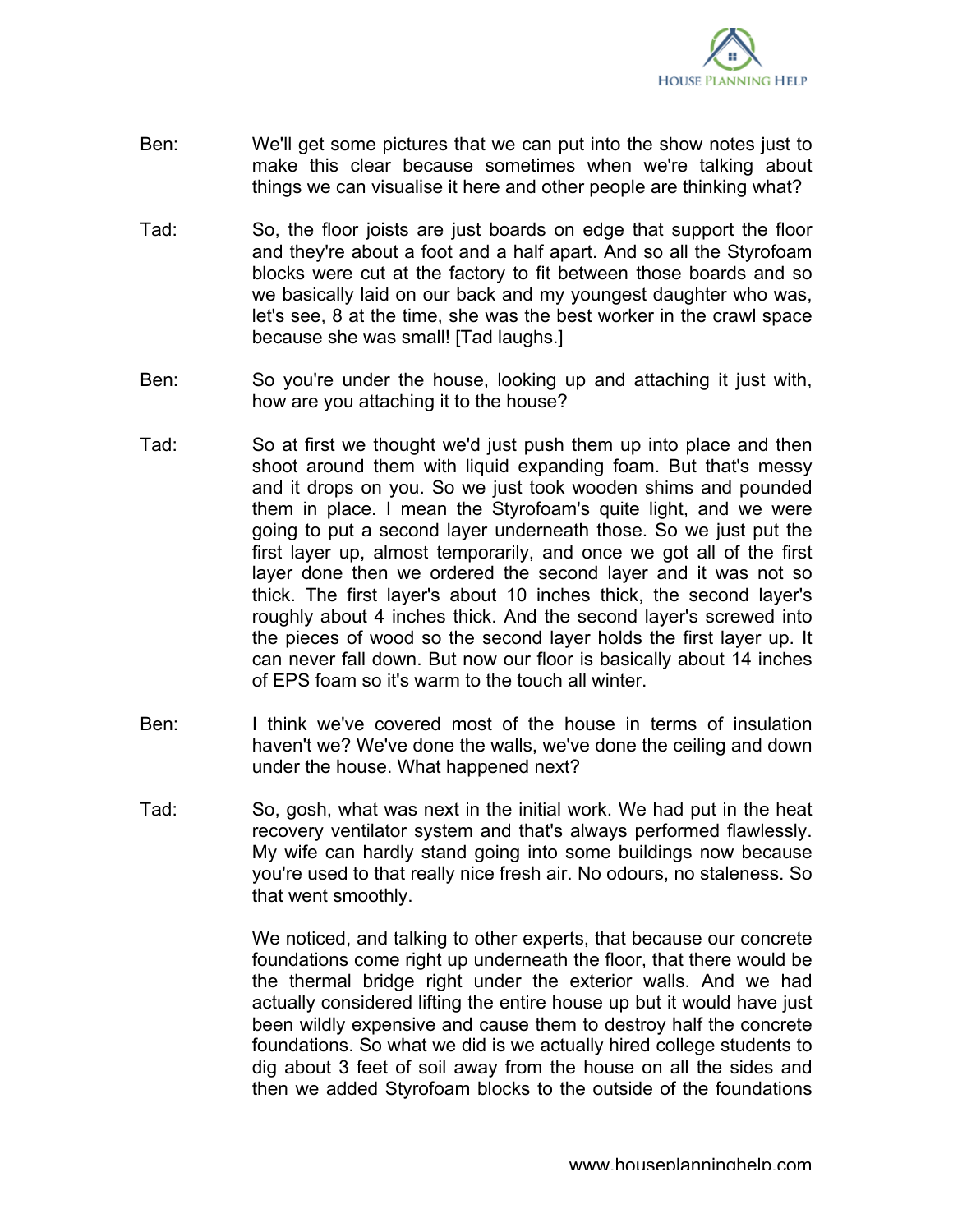

and then a 2 inch layer of FOAMGLAS, because FOAMGLAS is impervious to insects, rodents, UV, it's waterproof, so it's a nice kind of armour that's insulating as well. So we added that to the outside and that's helped the energy performance of the house.

Couple of other things that we've done in the following years, is I had learned about clothes drying cabinets when I was a Passivhaus consultant, and yet no one sold them in the United States. And a clothes drying cabinet is this fantastic way of using the air that's already moving through your house with a ventilation system, to run that air through hanging clothes to dry them. And we had always done that just by hanging clothes in the bathroom but for something that's a little bit tidier we wanted a cabinet.

And we had a hard time finding one but ultimately did find one and so the air is pulled into the top of the cabinet. The cabinet is about 6 feet tall, 2 feet square. It's just a metal, white metal box basically with a door on the front, and you hang up clothes on the racks in the dryer, close the door and hit the setting and basically it'll either pump fresh air from the house without heat, or it'll heat the air from the house. It goes in, circulates through the clothes and then pulls out and goes back through our ventilation systems. So people joke about heat your house with a hair dryer, I obviously have no need for a hair dryer being bald since the day I turned 30! So we now say we heat our house with our clothes dryer, because all the warm moist air goes out of the clothes dryer and goes to the HRV where the moisture is ejected to the outside but the heat is recovered through the heat transfer core. So it's worked out quite nicely. This is the first full winter that we've experienced and I can see a drop in our energy consumption.

- Ben: I've never heard that one before! In terms of the airtightness once you've done all this work, was there a lot that surprised you or were you hitting the airtightness that you wanted fairly quickly?
- Tad: Yeah, so we have had I think 4 tests at different stages of construction and we thought that the walls, we were hoping that we'd put the Larsen trusses around and we'd be 0.4 and we'd rock and go out for beers, and it didn't happen that way! It was more like, well, you're down to about 1.0 so then in the process of doing the attic and the floor it came down even lower and then we taped and caulked the electrical boxes, we taped where the walls meet the floor and we did a little bit more airtightening when we put the insulation on the outside of the foundations, and we think we're right around someplace between 0.5 and 0.7. We will get a final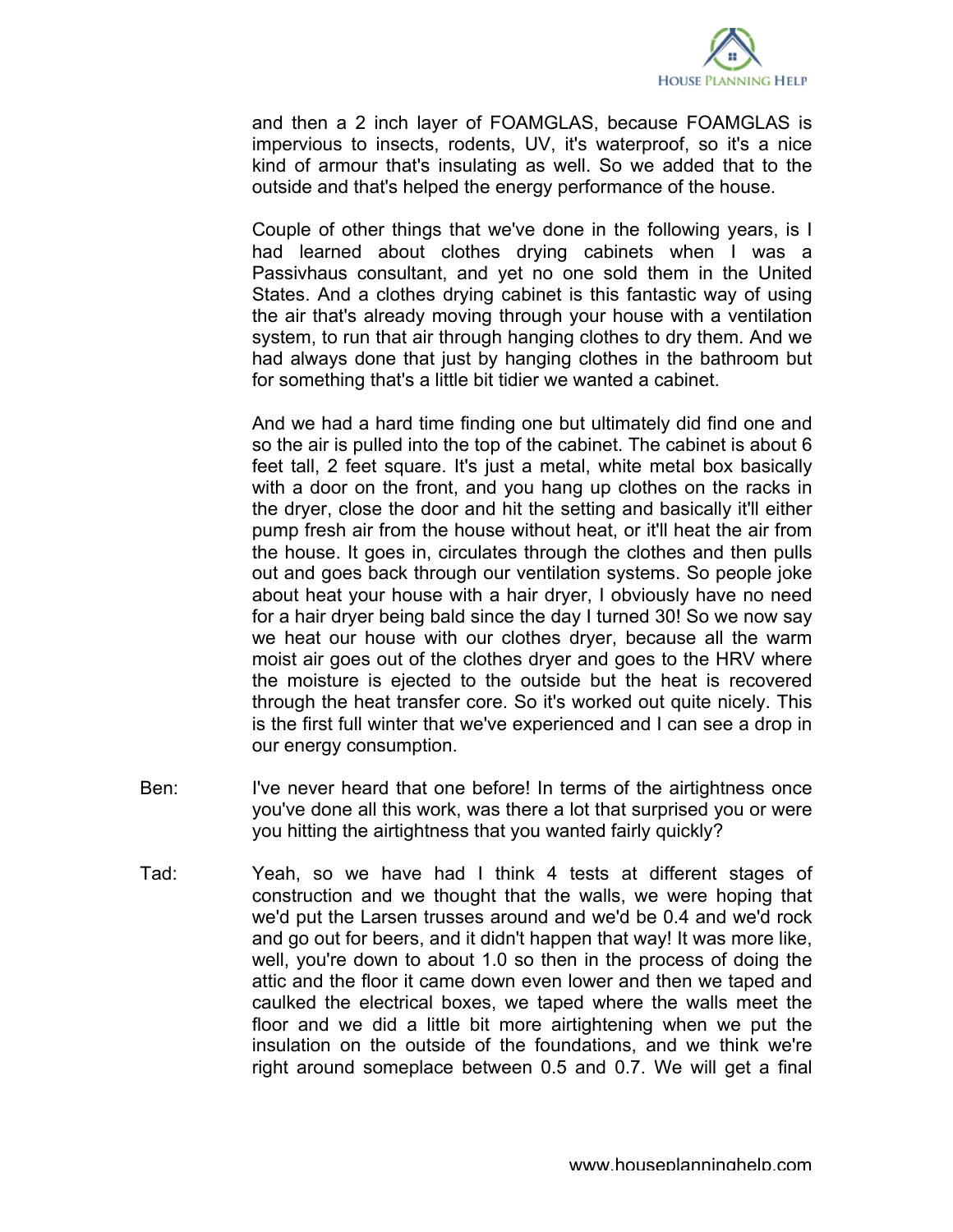

blower door test this fall. So we'll either make EnerPHit standard or with any luck the new Passivhaus standard.

- Ben: Are there any other stages or parts of this before we get towards the end and start seeing how is this for you?!
- Tad: Yeah, yeah. So we're doing a couple of other things that are kind of, you know it's your own house so you can try it, we're using foam insulation to trim around the outside of the windows and the inside of the windows because that's a common thermal bridge and I just wanted to try it to see if that would work.

The clothes drying cabinet we call Lady Asko because she's tall and white and made in Sweden! The girls call the HRV, they call him Harvey, so Lady Asko next to Harvey! Those have been done and there's really not much to do.

The only other thing that we've got, we're putting in a light well. Our kitchen doesn't have a window in it and so it gets a little dark in the corner and we upgraded to all LED lights but it's still I hate to turn on lights if you don't need to. So the room above the kitchen actually has two windows, one on each side, and where they coincide it's always nice and bright so we're actually going to put a plate glass panel in that floor so the light will come down into the dark corner of our kitchen so the idea's that we'll do light recycling. So that will finish the project and I'm hoping that we'll have that by the end of the year.

- Ben: And all of the time you were in and using the house?
- Tad: Yeah, we lived in the house even without Sheetrock and without any insulation all the fall that we did the walls. We were gone out of the house for about 10 days when they were hanging new Sheetrock and plastering it, and then for one day the painter came in and painted the downstairs and then we made a family project of painting the upstairs. We made it a family project to put on the siding on the front of the house. It's been a family project to paint, re-paint the outside of the house, yeah.
- Ben: Here we go then. Here is the million dollar question then, was it all worth it?
- Tad: Yeah! My 17 year old daughter will never admit it, at least probably not until I'm dying and she wants to be sweet to me, but she's really proud of us. She's kind of embarrassed when we talked about our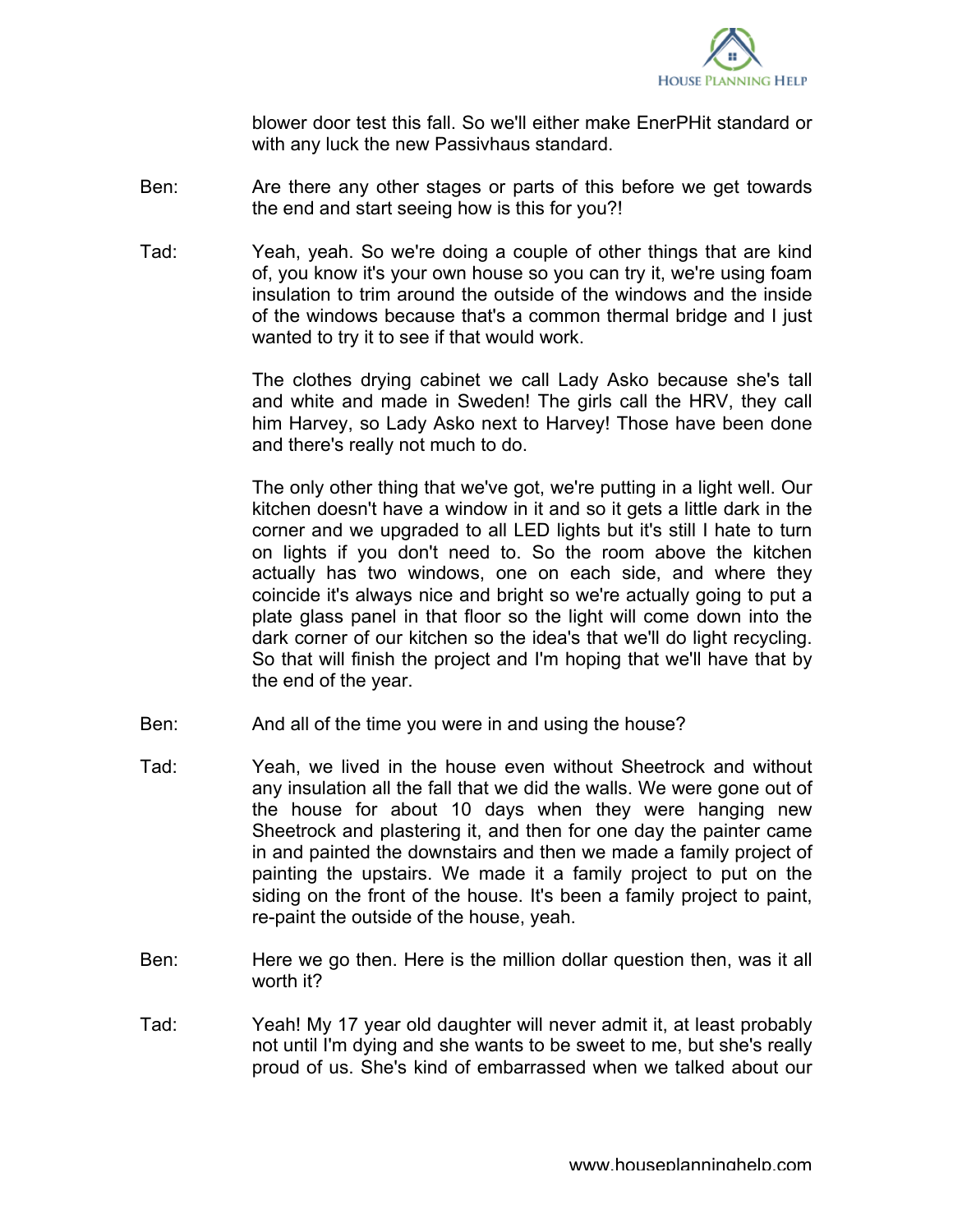

project with our friends, but she's said some things that make it pretty clear that she's proud of what we've done.

My youngest daughter, not being such an old teenager, is genuinely proud of what we've done. And they both, well my eldest daughter feels that she says you know that there's no hope, we're all going to die, climate change is just going to take us all out. I've never talked to my youngest daughter about climate change but you have to take action. You can't wait for other people to do it. I mean almost the worst thing that happened in America was when Obama got elected. Because then it's kind of like well Obama's going to take care of everything. He's going to sign the climate change legislation, he's going to put a tax on carbon, he's going to fund everyone doing this, and it's so unrealistic.

- Ben: But none of this really we should leave to anyone else, which I think is probably what you're trying to say. There is a side for politicians to set laws and agree this and that. I think it does come down to assessing our lives, seeing where we're at and then just constantly trying to improve it.
- Tad: Exactly. And that's what angers me is that a lot of people are waiting for the politicians to take care of this problem. You cannot wait for politicians. You need to jump in. And that's what's exciting to us. Since we've done our project we've met other people that have retrofit their houses and other people that have come on tours that are saying you know I'm going to do this. And they're genuine and they may not do as extensive a job but I know they're going to do it and I've seen some of them start and they're under no misconception that it's going to be easy or cheap, and yet they're going to do it. The revolution begins with you!

I think the biggest advocate has been my wife. She jokingly said Tad this is either paying this \$100,000 to retrofit our house, or you could go get a PhD, so consider this project your PhD. But she's totally on board with it. She's become as, probably more adept spokesperson for Passivhaus than I am. I think it's been, for our family, a cool project. You know we're not the Swiss Family Robinson, we didn't get on a ship and go someplace, but we did take our family into effective action to solve this crisis that requires everyone's best efforts.

Ben: And finally, if someone is thinking about retrofitting their property, realising how big a job it is, can you give any advice?